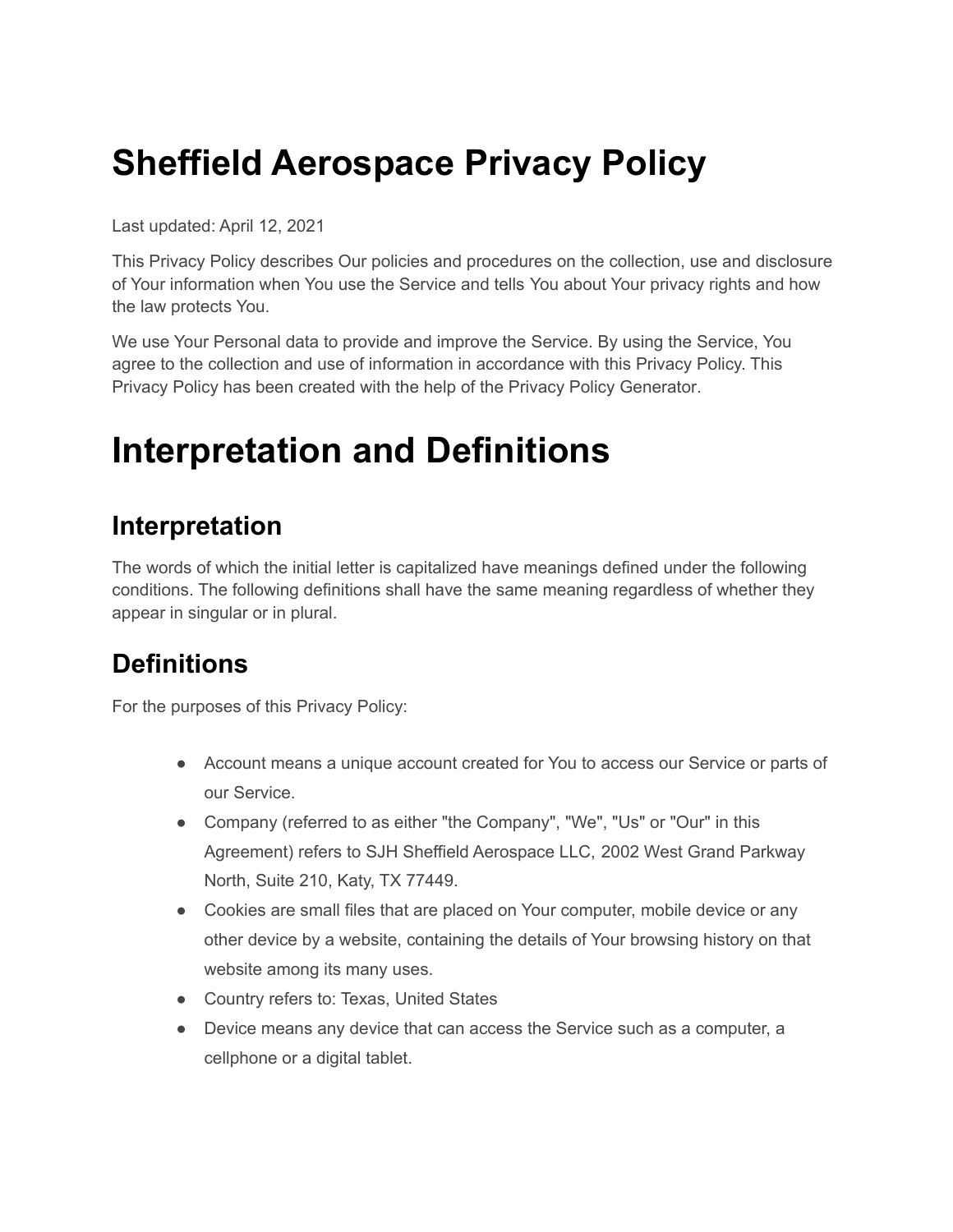- Personal Data is any information that relates to an identified or identifiable individual.
- Service refers to the Website.
- Service Provider means any natural or legal person who processes the data on behalf of the Company. It refers to third-party companies or individuals employed by the Company to facilitate the Service, to provide the Service on behalf of the Company, to perform services related to the Service or to assist the Company in analyzing how the Service is used.
- Third-party Social Media Service refers to any website or any social network website through which a User can log in or create an account to use the Service.
- Usage Data refers to data collected automatically, either generated by the use of the Service or from the Service infrastructure itself (for example, the duration of a page visit).
- Website refers to Sheffield Aerospace, accessible from <https://sheffieldaerospace.com/>
- You means the individual accessing or using the Service, or the company, or other legal entity on behalf of which such individual is accessing or using the Service, as applicable.

# **Collecting and Using Your Personal Data**

### **Types of Data Collected**

#### **Personal Data**

While using Our Service, We may ask You to provide Us with certain personally identifiable information that can be used to contact or identify You. Personally identifiable information may include, but is not limited to:

- Email address
- First name and last name
- Phone number
- Address, State, Province, ZIP/Postal code, City
- Usage Data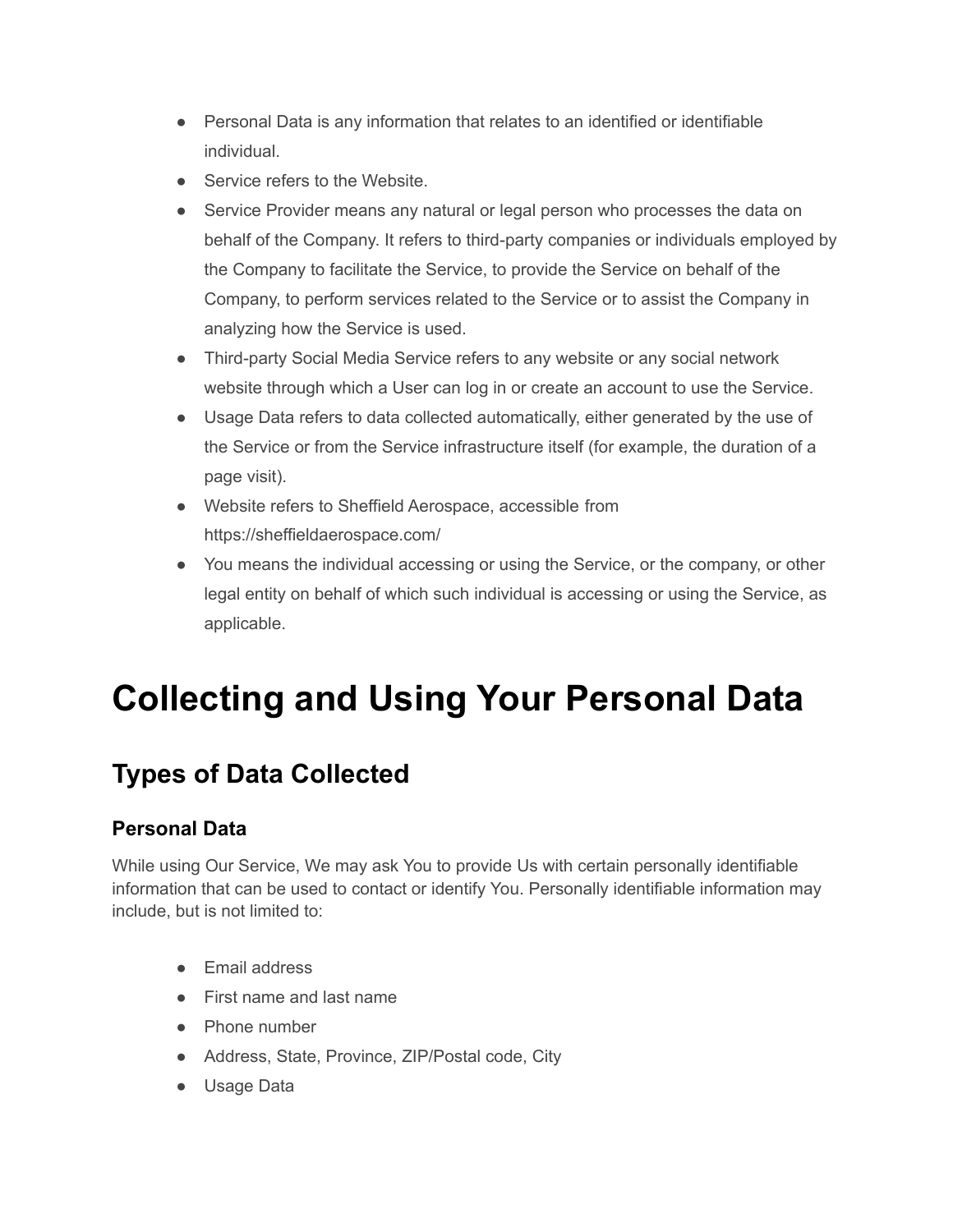#### **Usage Data**

Usage Data is collected automatically when using the Service.

Usage Data may include information such as Your Device's Internet Protocol address (e.g. IP address), browser type, browser version, the pages of our Service that You visit, the time and date of Your visit, the time spent on those pages, unique device identifiers and other diagnostic data.

When You access the Service by or through a mobile device, We may collect certain information automatically, including, but not limited to, the type of mobile device You use, Your mobile device unique ID, the IP address of Your mobile device, Your mobile operating system, the type of mobile Internet browser You use, unique device identifiers and other diagnostic data.

We may also collect information that Your browser sends whenever You visit our Service or when You access the Service by or through a mobile device.

#### **Tracking Technologies and Cookies**

We use Cookies and similar tracking technologies to track the activity on Our Service and store certain information. Tracking technologies used are beacons, tags, and scripts to collect and track information and to improve and analyze Our Service. The technologies We use may include:

- Cookies or Browser Cookies. A cookie is a small file placed on Your Device. You can instruct Your browser to refuse all Cookies or to indicate when a Cookie is being sent. However, if You do not accept Cookies, You may not be able to use some parts of our Service. Unless you have adjusted Your browser setting so that it will refuse Cookies, our Service may use Cookies.
- Flash Cookies. Certain features of our Service may use local stored objects (or Flash Cookies) to collect and store information about Your preferences or Your activity on our Service. Flash Cookies are not managed by the same browser settings as those used for Browser Cookies. For more information on how You can delete Flash Cookies, please read "Where can I change the settings for disabling, or deleting local shared objects?" available at

[https://helpx.adobe.com/flash-player/kb/disable-local-shared-objects-flash.html#mai](https://helpx.adobe.com/flash-player/kb/disable-local-shared-objects-flash.html#main_Where_can_I_change_the_settings_for_disabling__or_deleting_local_shared_objects_) [n\\_Where\\_can\\_I\\_change\\_the\\_settings\\_for\\_disabling\\_\\_or\\_deleting\\_local\\_shared\\_ob](https://helpx.adobe.com/flash-player/kb/disable-local-shared-objects-flash.html#main_Where_can_I_change_the_settings_for_disabling__or_deleting_local_shared_objects_) [jects\\_](https://helpx.adobe.com/flash-player/kb/disable-local-shared-objects-flash.html#main_Where_can_I_change_the_settings_for_disabling__or_deleting_local_shared_objects_)

● Web Beacons. Certain sections of our Service and our emails may contain small electronic files known as web beacons (also referred to as clear gifs, pixel tags, and single-pixel gifs) that permit the Company, for example, to count users who have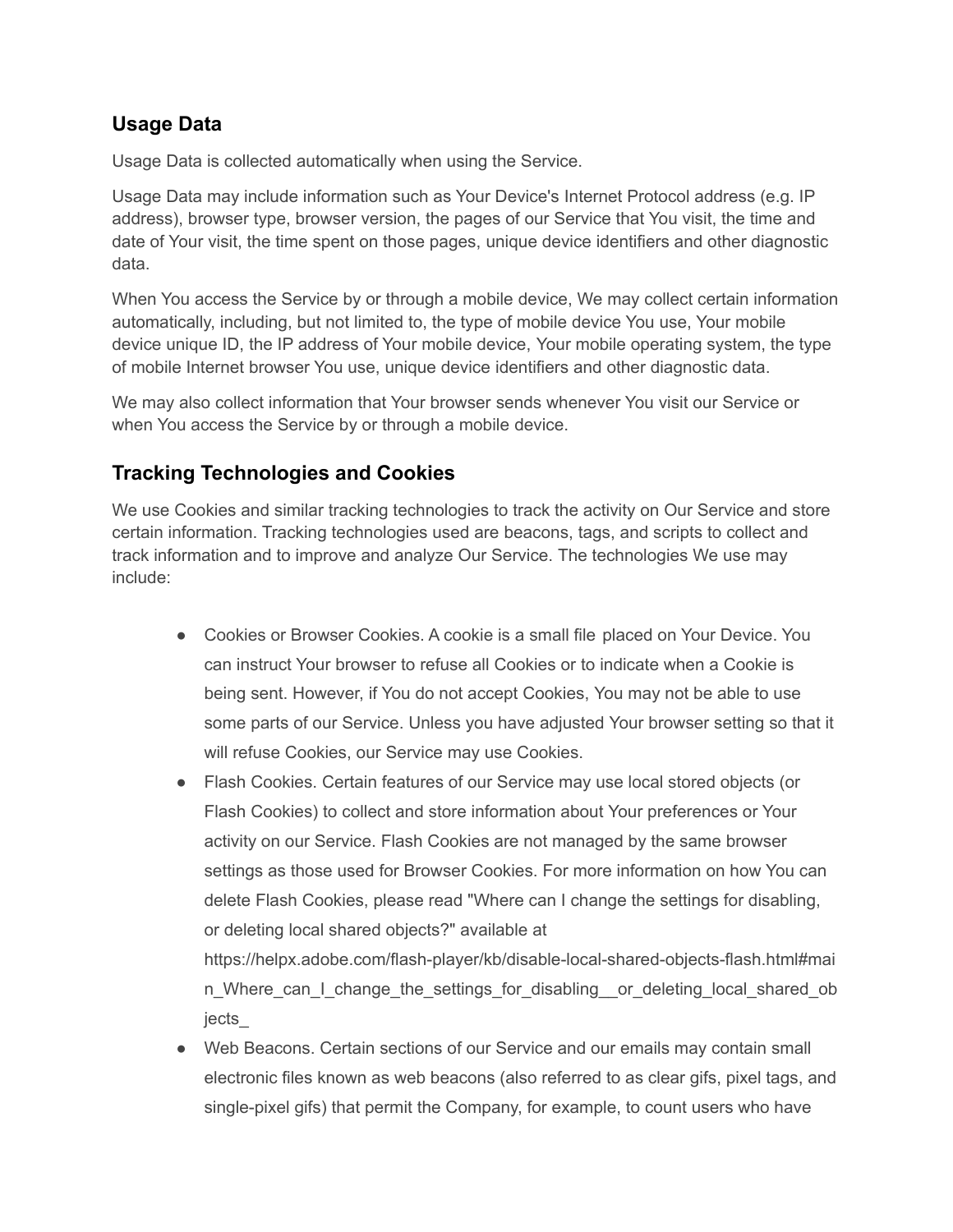visited those pages or opened an email and for other related website statistics (for example, recording the popularity of a certain section and verifying system and server integrity).

Cookies can be "Persistent" or "Session" Cookies. Persistent Cookies remain on Your personal computer or mobile device when You go offline, while Session Cookies are deleted as soon as You close Your web browser. You can learn more about cookies here: All About [Cookies](https://www.termsfeed.com/blog/cookies/) by **[TermsFeed.](https://www.termsfeed.com/blog/cookies/)** 

We use both Session and Persistent Cookies for the purposes set out below:

● Necessary / Essential Cookies

Type: Session Cookies

Administered by: Us

Purpose: These Cookies are essential to provide You with services available through the Website and to enable You to use some of its features. They help to authenticate users and prevent fraudulent use of user accounts. Without these Cookies, the services that You have asked for cannot be provided, and We only use these Cookies to provide You with those services.

● Cookies Policy / Notice Acceptance Cookies

Type: Persistent Cookies

Administered by: Us

Purpose: These Cookies identify if users have accepted the use of cookies on the Website.

● Functionality Cookies

Type: Persistent Cookies

Administered by: Us

Purpose: These Cookies allow us to remember choices You make when You use the Website, such as remembering your login details or language preference. The purpose of these Cookies is to provide You with a more personal experience and to avoid You having to re-enter your preferences every time You use the Website.

For more information about the cookies we use and your choices regarding cookies, please visit our Cookies Policy or the Cookies section of our Privacy Policy.

#### **Use of Your Personal Data**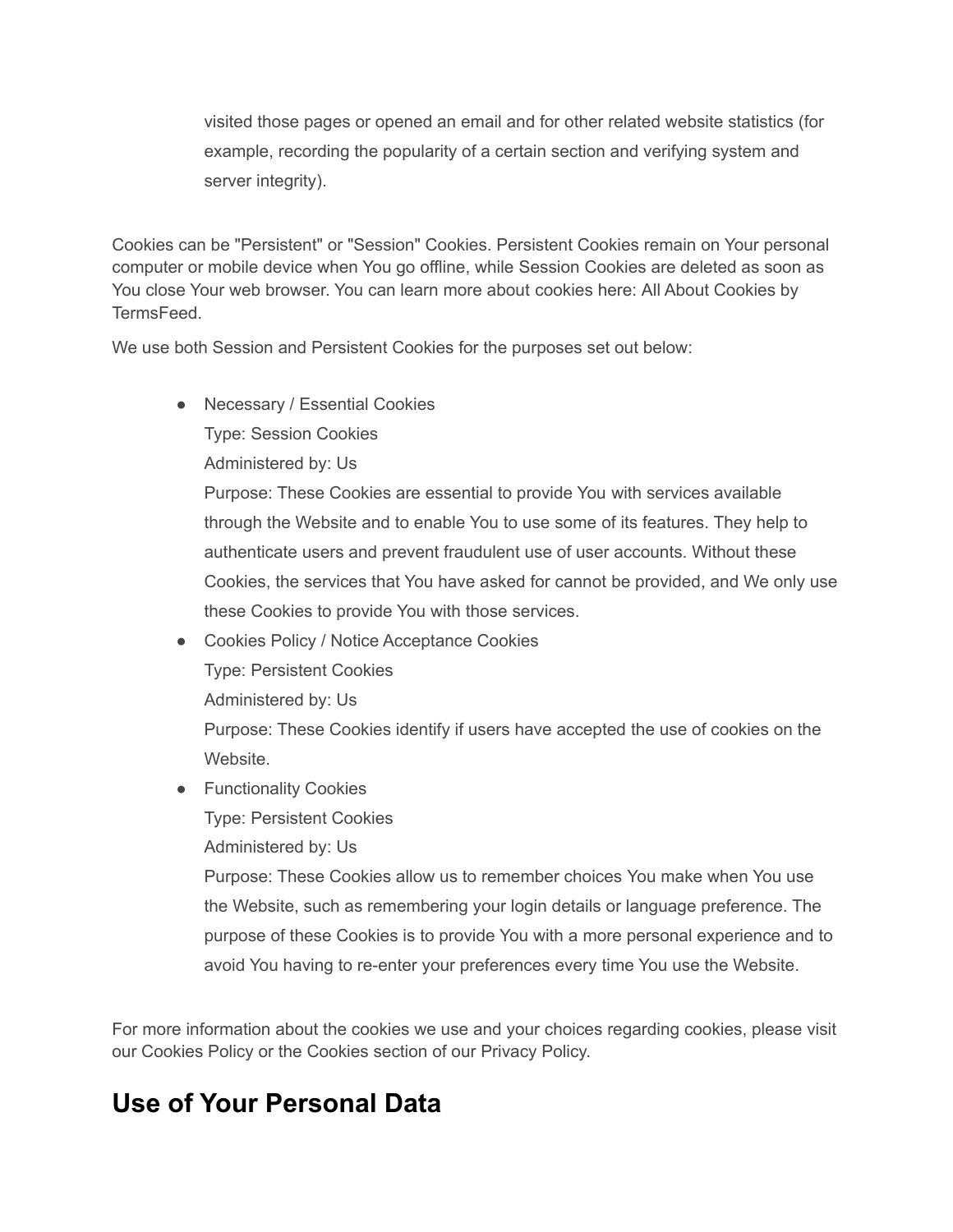The Company may use Personal Data for the following purposes:

- To provide and maintain our Service, including to monitor the usage of our Service.
- To manage Your Account: to manage Your registration as a user of the Service. The Personal Data You provide can give You access to different functionalities of the Service that are available to You as a registered user.
- For the performance of a contract: the development, compliance and undertaking of the purchase contract for the products, items or services You have purchased or of any other contract with Us through the Service.
- To contact You: To contact You by email, telephone calls, SMS, or other equivalent forms of electronic communication, such as a mobile application's push notifications regarding updates or informative communications related to the functionalities, products or contracted services, including the security updates, when necessary or reasonable for their implementation.
- To provide You with news, special offers and general information about other goods, services and events which we offer that are similar to those that you have already purchased or enquired about unless You have opted not to receive such information.
- To manage Your requests: To attend and manage Your requests to Us.
- For business transfers: We may use Your information to evaluate or conduct a merger, divestiture, restructuring, reorganization, dissolution, or other sale or transfer of some or all of Our assets, whether as a going concern or as part of bankruptcy, liquidation, or similar proceeding, in which Personal Data held by Us about our Service users is among the assets transferred.
- For other purposes: We may use Your information for other purposes, such as data analysis, identifying usage trends, determining the effectiveness of our promotional campaigns and to evaluate and improve our Service, products, services, marketing and your experience.

We may share Your personal information in the following situations:

● With Service Providers: We may share Your personal information with Service Providers to monitor and analyze the use of our Service, to contact You.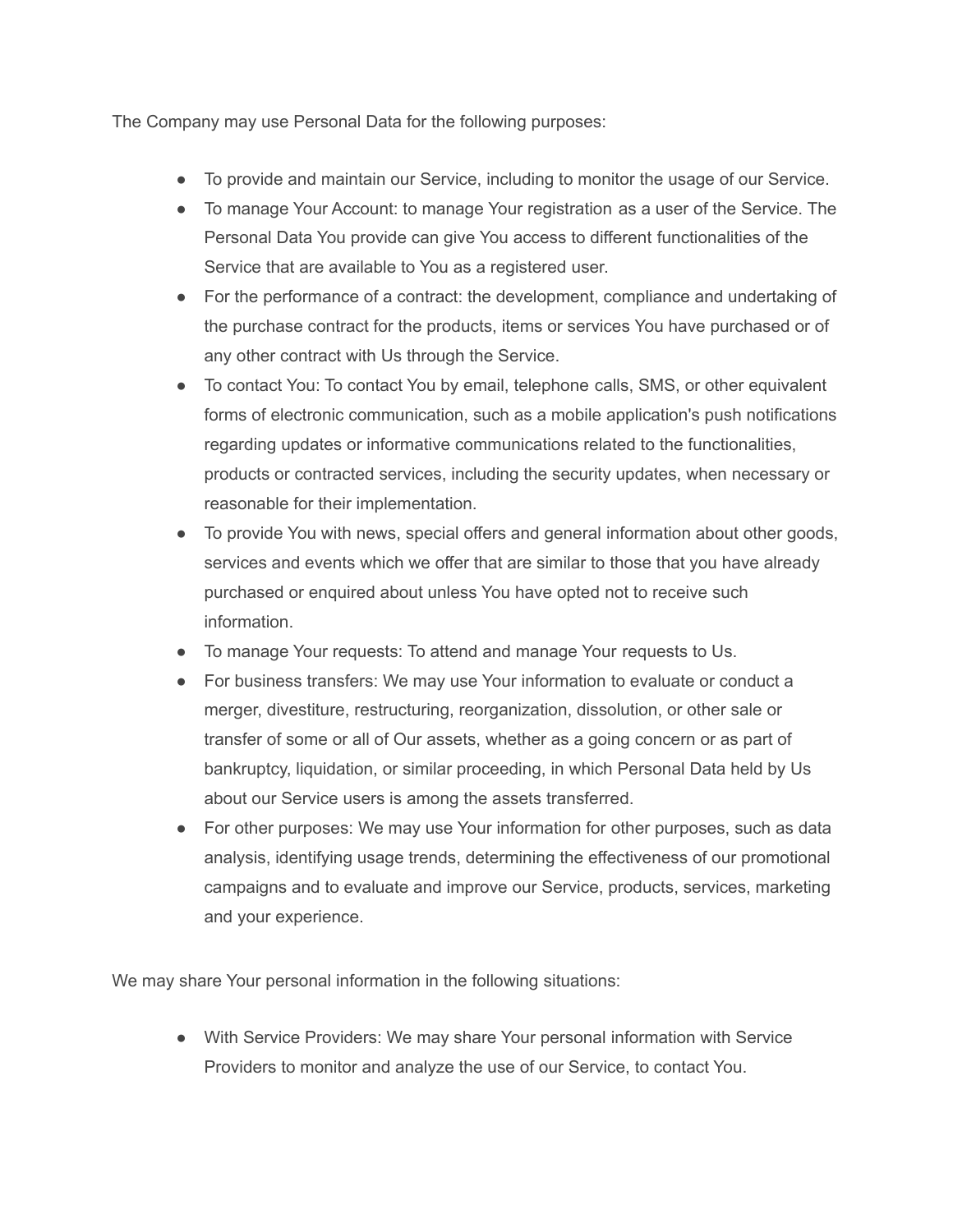- For business transfers: We may share or transfer Your personal information in connection with, or during negotiations of, any merger, sale of Company assets, financing, or acquisition of all or a portion of Our business to another company.
- With Affiliates: We may share Your information with Our affiliates, in which case we will require those affiliates to honor this Privacy Policy. Affiliates include Our parent company and any other subsidiaries, joint venture partners or other companies that We control or that are under common control with Us.
- With business partners: We may share Your information with Our business partners to offer You certain products, services or promotions.
- With other users: when You share personal information or otherwise interact in the public areas with other users, such information may be viewed by all users and may be publicly distributed outside. If You interact with other users or register through a Third-Party Social Media Service, Your contacts on the Third-Party Social Media Service may see Your name, profile, pictures and description of Your activity. Similarly, other users will be able to view descriptions of Your activity, communicate with You and view Your profile.
- With Your consent: We may disclose Your personal information for any other purpose with Your consent.

### **Retention of Your Personal Data**

The Company will retain Your Personal Data only for as long as is necessary for the purposes set out in this Privacy Policy. We will retain and use Your Personal Data to the extent necessary to comply with our legal obligations (for example, if we are required to retain your data to comply with applicable laws), resolve disputes, and enforce our legal agreements and policies.

The Company will also retain Usage Data for internal analysis purposes. Usage Data is generally retained for a shorter period of time, except when this data is used to strengthen the security or to improve the functionality of Our Service, or We are legally obligated to retain this data for longer time periods.

### **Transfer of Your Personal Data**

Your information, including Personal Data, is processed at the Company's operating offices and in any other places where the parties involved in the processing are located. It means that this information may be transferred to — and maintained on — computers located outside of Your state, province, country or other governmental jurisdiction where the data protection laws may differ than those from Your jurisdiction.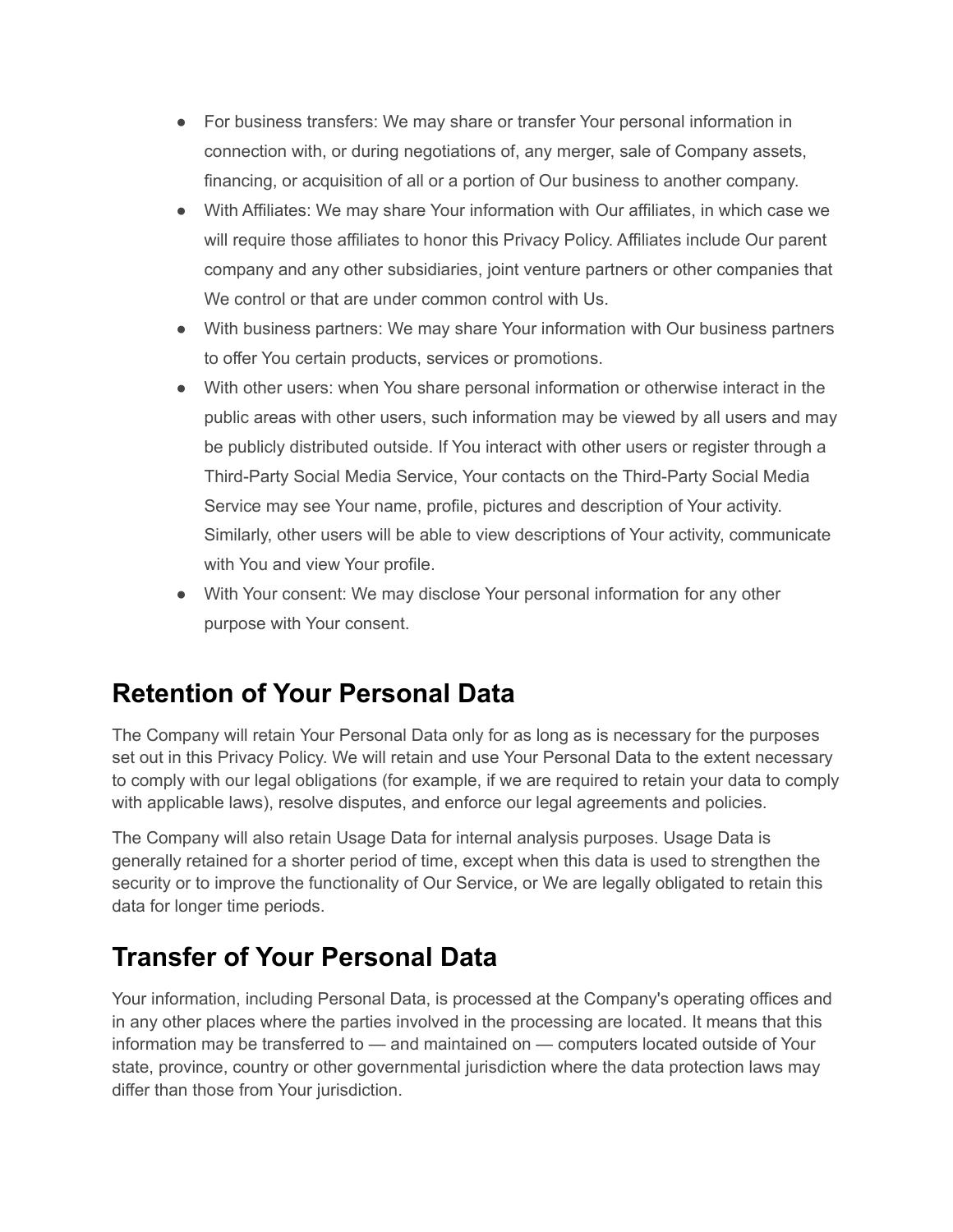Your consent to this Privacy Policy followed by Your submission of such information represents Your agreement to that transfer.

The Company will take all steps reasonably necessary to ensure that Your data is treated securely and in accordance with this Privacy Policy and no transfer of Your Personal Data will take place to an organization or a country unless there are adequate controls in place including the security of Your data and other personal information.

## **Disclosure of Your Personal Data**

#### **Business Transactions**

If the Company is involved in a merger, acquisition or asset sale, Your Personal Data may be transferred. We will provide notice before Your Personal Data is transferred and becomes subject to a different Privacy Policy.

#### **Law enforcement**

Under certain circumstances, the Company may be required to disclose Your Personal Data if required to do so by law or in response to valid requests by public authorities (e.g. a court or a government agency).

#### **Other legal requirements**

The Company may disclose Your Personal Data in the good faith belief that such action is necessary to:

- Comply with a legal obligation
- Protect and defend the rights or property of the Company
- Prevent or investigate possible wrongdoing in connection with the Service
- Protect the personal safety of Users of the Service or the public
- Protect against legal liability

## **Security of Your Personal Data**

The security of Your Personal Data is important to Us, but remember that no method of transmission over the Internet, or method of electronic storage is 100% secure. While We strive to use commercially acceptable means to protect Your Personal Data, We cannot guarantee its absolute security.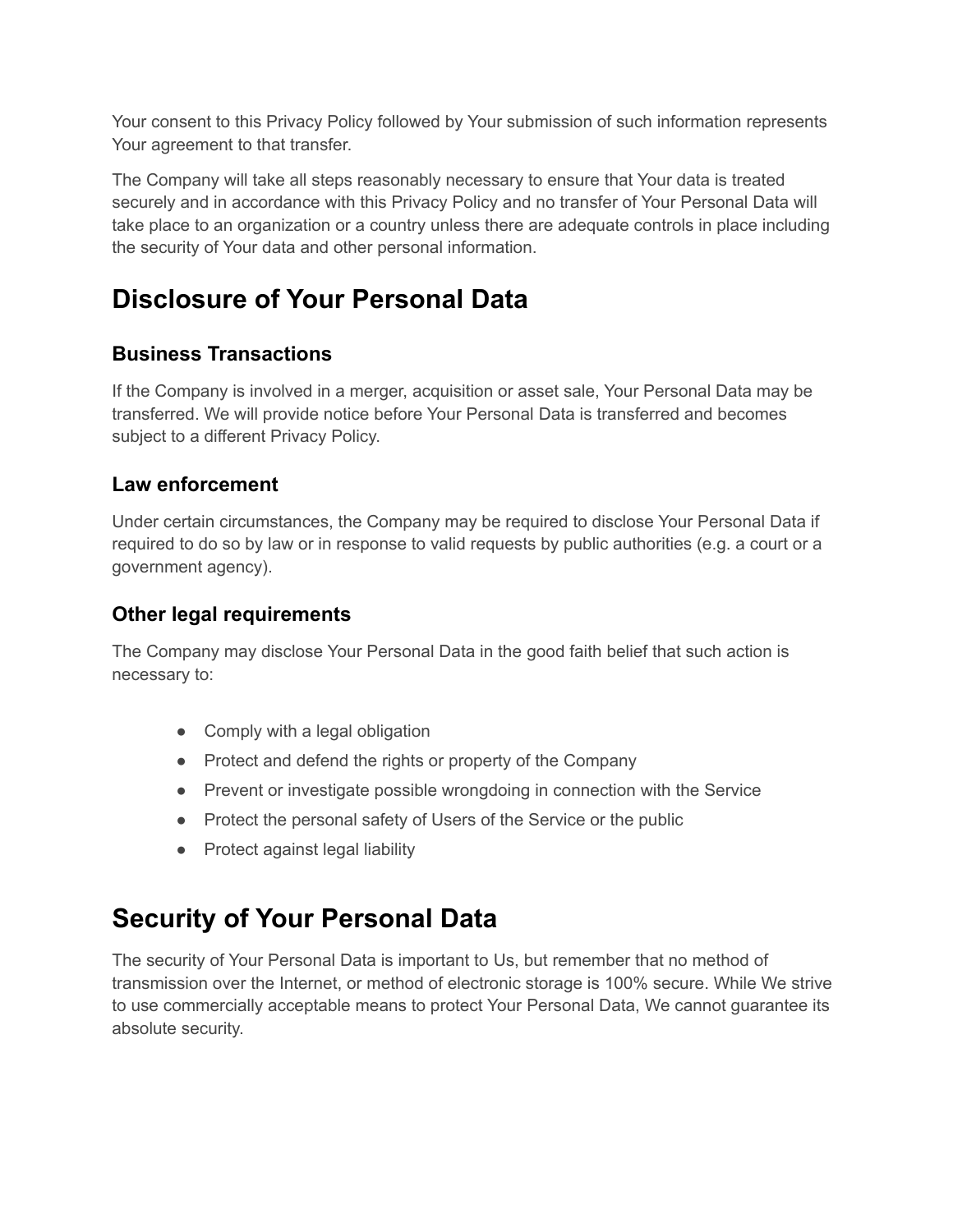# **Detailed Information on the Processing of Your Personal Data**

The Service Providers We use may have access to Your Personal Data. These third-party vendors collect, store, use, process and transfer information about Your activity on Our Service in accordance with their Privacy Policies.

## **Usage, Performance and Miscellaneous**

We may use third-party Service Providers to provide better improvement of our Service.

● Google Places Google Places is a service that returns information about places using HTTP requests. It is operated by Google Google Places service may collect information from You and from Your Device for security purposes. The information gathered by Google Places is held in accordance with the Privacy Policy of Google: <https://www.google.com/intl/en/policies/privacy/>

# **Children's Privacy**

Our Service does not address anyone under the age of 13. We do not knowingly collect personally identifiable information from anyone under the age of 13. If You are a parent or guardian and You are aware that Your child has provided Us with Personal Data, please contact Us. If We become aware that We have collected Personal Data from anyone under the age of 13 without verification of parental consent, We take steps to remove that information from Our servers.

If We need to rely on consent as a legal basis for processing Your information and Your country requires consent from a parent, We may require Your parent's consent before We collect and use that information.

# **Links to Other Websites**